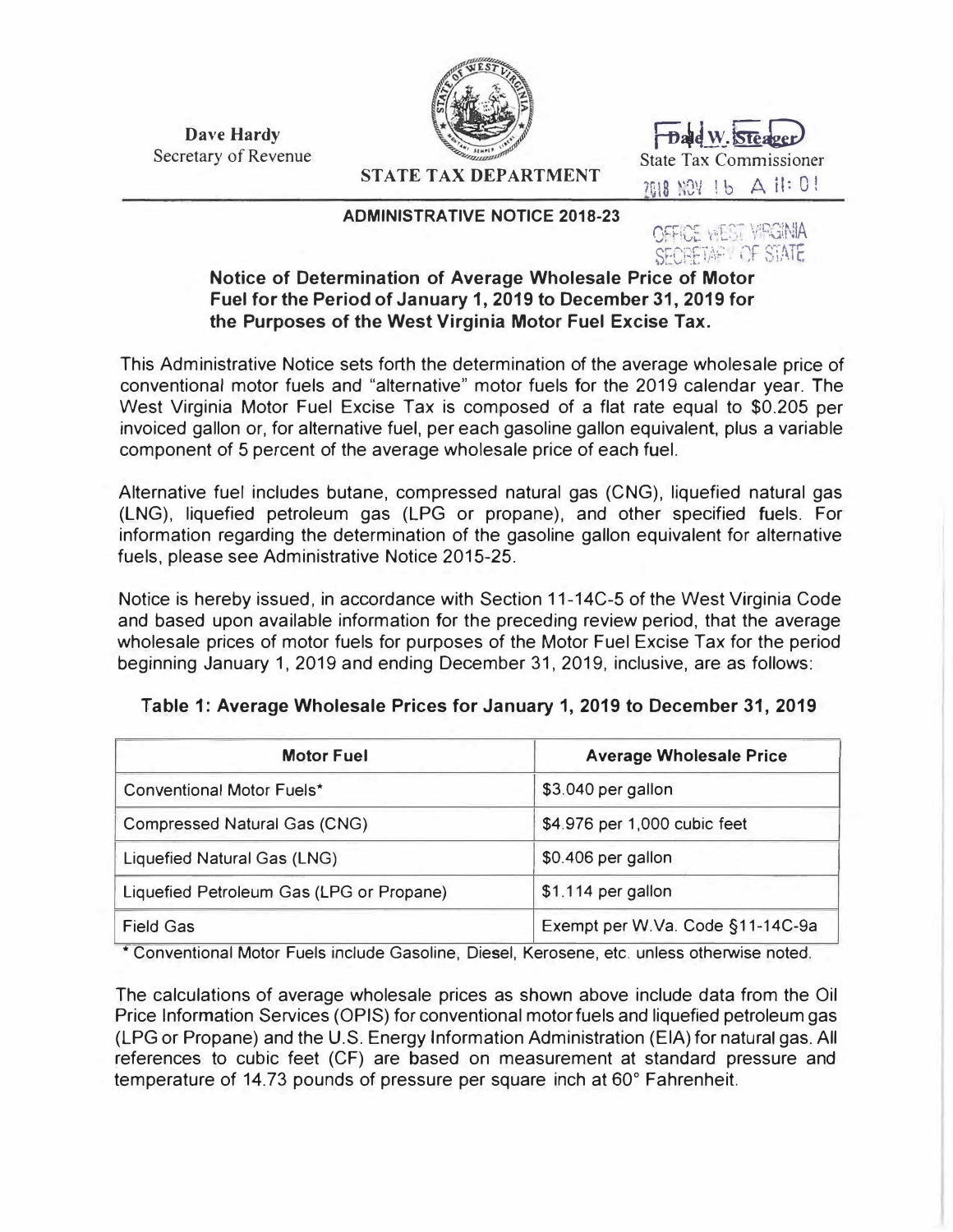# **Motor Fuel Excise Tax Rates: January 1, 2019- December 31, 2019**

### **Conventional Motor Fuels**

For conventional motor fuels, including gasoline, diesel, kerosene, and related products, the **average wholesale price** shall be \$3.040 per gallon for the referenced period, inclusive. The **variable component** computed thereon shall be \$0.152 per gallon (\$3.040 x 5%). The **flat rate component** of the Motor Fuel Excise Tax on conventional motor fuels is \$0.205 per gallon resulting in a **combined tax rate of \$0.357 per gallon.** This average wholesale price per gallon (\$3.040), the variable component tax computed thereon (\$0.152 per gallon), and the flat rate component (\$0.205 per gallon) shall apply to all gallons of gasoline, diesel, kerosene, and related products sold, purchased, or used in this State during the period beginning January 1, 2019 and ending December 31, 2019, inclusive, regardless of whether the actual purchase price of such motor fuel is more or less than \$3.040 per gallon.

# **Compressed Natural Gas (CNG)**

For compressed natural gas, the **average wholesale price** shall be \$4.976 per 1,000 cubic feet (CF) for the referenced period, inclusive. The **variable component** computed thereon shall be \$0.249 per 1,000 cubic feet (\$4.976 **x** 5%). The **flat rate component** of the Motor Fuel Excise Tax on compressed natural gas is \$1.618 per 1,000 cubic feet of compressed natural gas, determined as follows:

\$0.205 per gal. conv. fuel 126\_67 CF of CNG GGE = \$0.001618378 GGE per CF x 1,000 CF= \$1.618 per 1,000 CF CNG

The **combined tax rate shall be \$1.867 per 1,000 cubic feet.** This average wholesale price per 1,000 cubic feet (\$4.976), the variable component tax computed thereon (\$0.249 per 1,000 cubic feet), and the flat rate component (\$1.618 per 1,000 cubic feet) shall apply to all units of compressed natural gas sold, purchased, or used in this State during the period beginning January 1, 2019 and ending December 31, 2019, inclusive, regardless of whether the actual purchase price of such motor fuel is more or less than \$4.976 per 1,000 per cubic feet. The tax rates for compressed natural gas specified in terms of the gasoline gallon equivalent (GGE) (126.67 cubic feet or 5.66 pounds) are shown in Table 2.

### **Liquefied Natural Gas (LNG)**

For liquefied natural gas, the average wholesale price shall be \$4.976 per 1,000 cubic feet for the referenced period, inclusive. The **average wholesale price** of liquefied natural gas in terms of GGE LNG gallons shall be \$0.406 per gallon (\$4.976 per 1,000 CF  $\div$  1,000 CF x 126.67 CF per 1.554 gallons). The **variable component** computed thereon shall be \$0.020 per gallon of LNG (\$0.406 **x** 5%). The **flat rate component** of the Motor Fuel Excise Tax on liquefied natural gas is \$0.132 per gallon of liquefied natural gas, determined as follows: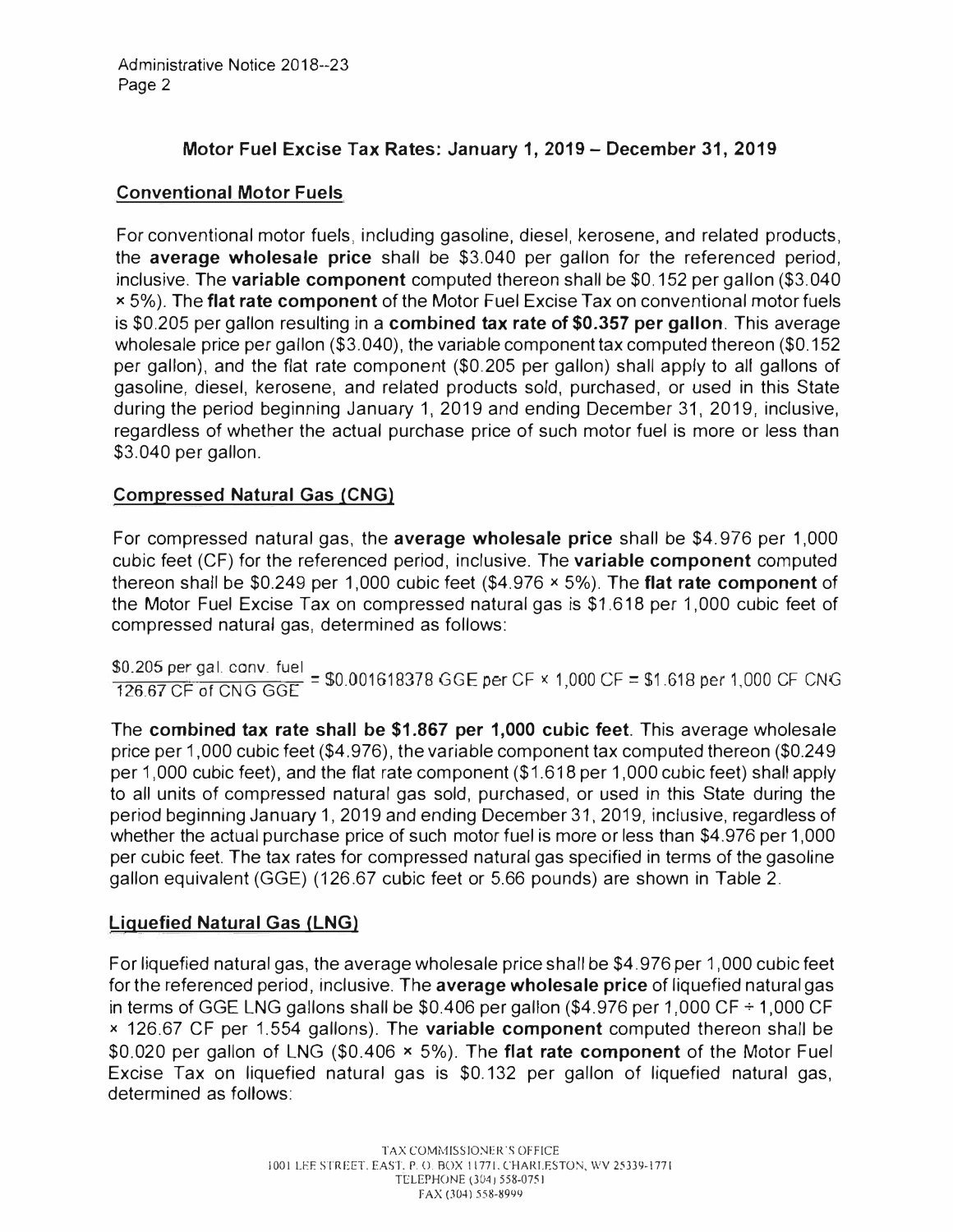\$0.205 per gallon conventional fuel =  $$0,132$  per gallon of LNG  $= 1.554$  gallons of LNG GGE

The resulting **combined tax rate shall be \$0.152 per gallon.** This average wholesale price per gallon (\$0.406), the variable component tax computed thereon (\$0.020 per gallon), and the flat rate component (\$0.132 per gallon) shall apply to all gallons of liquefied natural gas sold, purchased, or used in this State during the period beginning January 1, 2019 and ending December 31, 2019, inclusive, regardless of whether the actual purchase price of such motor fuel is more or less than \$0.406 per gallon.

### **Liquefied Petroleum Gas (LPG or Propane)**

For liquefied petroleum gas (LPG or propane), the **average wholesale price** shall be \$1.114 per gallon for the referenced period, inclusive. The **variable component** computed thereon shall be \$0.056 per gallon equivalent (\$1.114 >< 5%). The **flat rate component** of the Motor Fuel Excise Tax on liquefied petroleum gas is \$0.150 per gallon of liquefied petroleum gas, determined as follows:

\$0.205 per gallon conventional fuel 1.36-7 gallons of LPG G GE - \$0. 1 SO per gallon of LPG

The resulting **combined tax rate shall be \$0.206 per gallon.** This average wholesale price per gallon (\$1.114), the variable component tax computed thereon (\$0.056 per gallon), and the flat rate component (\$0.150 per gallon) shall apply to all gallons of liquefied petroleum gas sold, purchased, or used in this State during the period beginning January 1, 2019 and ending December 31, 2019, inclusive, regardless of whether the actual purchase price of such motor fuel is more or less than \$1.114 per gallon.

#### **Field Gas**

Effective June 9, 2016, sales of field gas were exempted from the variable and flat rate components of the Motor Fuel Excise Tax per West Virginia Code §11-14C-9a, et seq.

#### **Definition of Common Terms**

For the purposes of this notice:

**"Field equipment"** means generators, compressors, engines, micro turbines, turbines, or any other motor or apparatus used to power drilling rigs, well head equipment, gas processing units, compressors or compressor stations, fractionating plants, or any other equipment or apparatus used directly or indirectly in the production, gathering, transportation, or processing of natural gas or natural gas liquids or associated products.

**"Field gas"** means natural gas or any derivative thereof, extracted from a production well,